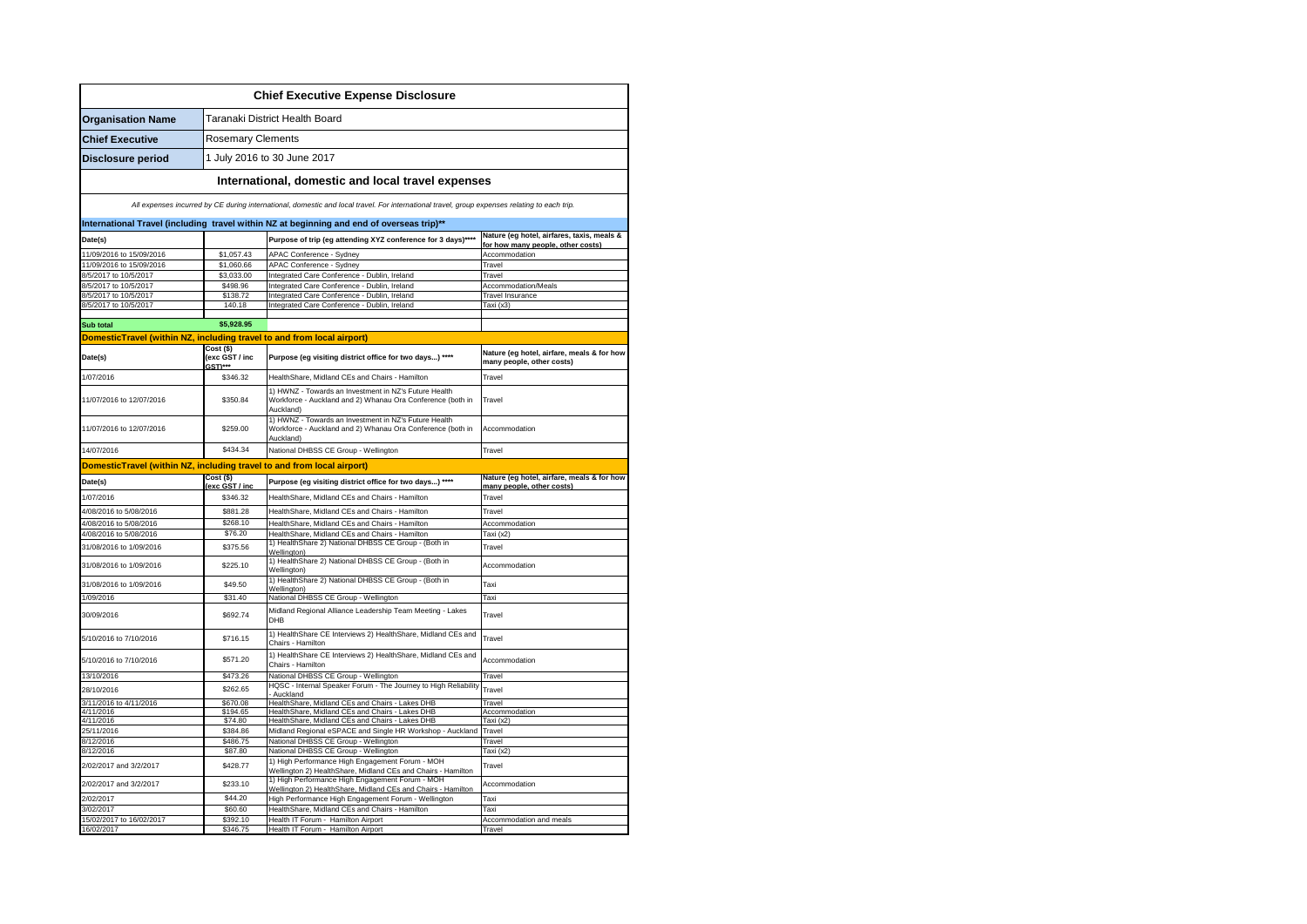| $Cost($ \$)<br>(exc GST / inc<br>Purpose (eg visiting district office for two days) ****<br>many people, other costs)<br>GST)***<br>\$360.86<br>Travel<br>NZ Health Symposium - Wellington<br>NZ Health Symposium - Wellington<br>\$301.10<br>Accommodation<br>\$88.00<br>NZ Health Symposium - Wellington<br>Taxi (x2)<br>HealthShare, Midland CEs and Chairs - Hamilton<br>\$346.75<br>Travel<br>\$99.00<br>HealthShare, Midland CEs and Chairs - Hamilton<br>Accommodation<br>1) Appearance at Health Select Committee - Parliament 2)<br>\$294.10<br>Accommodation and meals<br>National DHBSS CE Group - Wellington<br>1) Appearance at Health Select Committee - Parliament 2)<br>\$235.20<br>Travel<br>National DHBSS CE Group - Wellington<br>Appearance at Health Select Committee - Parliament,<br>\$46.00<br>Taxi<br>Wellington<br>NZHP - Shareholders Meeting - Wellington<br>\$321.45<br>Travel<br>\$578.00<br>National Haemophilia Management Group Meeting - Wellington<br>Travel<br>\$644.00<br>HealthShare, Midland CEs and Chairs - Lakes DHB<br>Travel<br>HealthShare, Midland CEs and Chairs - Lakes DHB<br>\$38.20<br>Taxi<br>\$394.00<br>Health IT forum - Wellington<br>Travel<br>\$86.10<br>Health IT forum - Wellington<br>Taxi (2x)<br>\$388.00<br>Midland board Development days - Lakes DHB<br>Accommodation and meals<br>1) Waikato Medical School Briefing - Wellington 2) National<br>\$487.68<br>Travel<br>DHBSS CE Group - Wellington<br>1) Waikato Medical School Briefing - Wellington 2) National<br>14/06/2017 - 15/06/2017<br>\$235.65<br>Accommodation<br>DHBSS CE Group - Wellington<br>\$34.00<br>Waikato Medical School Briefing - Wellington<br>Taxi<br>14/06/2017 - 15/06/2017<br>16/06/2017<br>National Haemophilia Management Group Meeting - Auckland<br>Travel<br>\$343.69<br>\$378.00<br>Parliamentary Medicines Dinner<br>Travel<br>\$251.20<br>Parliamentary Medicines Dinner<br>Accommodation<br>\$76.40<br>Parliamentary Medicines Dinner<br>Taxi (2x)<br>\$351.57<br>Attending Farewell at Pinnacle - Hamilton<br>Travel<br>\$278.10<br>Attending Farewell at Pinnacle - Hamilton<br>Accommodation | DomesticTravel (within NZ, including travel to and from local airport) |  |  |                                            |  |
|----------------------------------------------------------------------------------------------------------------------------------------------------------------------------------------------------------------------------------------------------------------------------------------------------------------------------------------------------------------------------------------------------------------------------------------------------------------------------------------------------------------------------------------------------------------------------------------------------------------------------------------------------------------------------------------------------------------------------------------------------------------------------------------------------------------------------------------------------------------------------------------------------------------------------------------------------------------------------------------------------------------------------------------------------------------------------------------------------------------------------------------------------------------------------------------------------------------------------------------------------------------------------------------------------------------------------------------------------------------------------------------------------------------------------------------------------------------------------------------------------------------------------------------------------------------------------------------------------------------------------------------------------------------------------------------------------------------------------------------------------------------------------------------------------------------------------------------------------------------------------------------------------------------------------------------------------------------------------------------------------------------------------------------------------------------------------------------------------------------------------------------------------------|------------------------------------------------------------------------|--|--|--------------------------------------------|--|
| 21/02/2017<br>21/02/2017<br>22/06/2017                                                                                                                                                                                                                                                                                                                                                                                                                                                                                                                                                                                                                                                                                                                                                                                                                                                                                                                                                                                                                                                                                                                                                                                                                                                                                                                                                                                                                                                                                                                                                                                                                                                                                                                                                                                                                                                                                                                                                                                                                                                                                                                   | Date(s)                                                                |  |  | Nature (eg hotel, airfare, meals & for how |  |
|                                                                                                                                                                                                                                                                                                                                                                                                                                                                                                                                                                                                                                                                                                                                                                                                                                                                                                                                                                                                                                                                                                                                                                                                                                                                                                                                                                                                                                                                                                                                                                                                                                                                                                                                                                                                                                                                                                                                                                                                                                                                                                                                                          |                                                                        |  |  |                                            |  |
|                                                                                                                                                                                                                                                                                                                                                                                                                                                                                                                                                                                                                                                                                                                                                                                                                                                                                                                                                                                                                                                                                                                                                                                                                                                                                                                                                                                                                                                                                                                                                                                                                                                                                                                                                                                                                                                                                                                                                                                                                                                                                                                                                          |                                                                        |  |  |                                            |  |
| 2/3/2017 to 3/3/2017<br>2/3/2017 to 3/3/2017<br>24/03/2017<br>31/03/2017<br>31/03/2017<br>21/06/2017<br>21/06/2017<br>29/06/2017<br>29/06/2017                                                                                                                                                                                                                                                                                                                                                                                                                                                                                                                                                                                                                                                                                                                                                                                                                                                                                                                                                                                                                                                                                                                                                                                                                                                                                                                                                                                                                                                                                                                                                                                                                                                                                                                                                                                                                                                                                                                                                                                                           | 22/02/2017                                                             |  |  |                                            |  |
|                                                                                                                                                                                                                                                                                                                                                                                                                                                                                                                                                                                                                                                                                                                                                                                                                                                                                                                                                                                                                                                                                                                                                                                                                                                                                                                                                                                                                                                                                                                                                                                                                                                                                                                                                                                                                                                                                                                                                                                                                                                                                                                                                          |                                                                        |  |  |                                            |  |
| 8/3/2017 and 9/3/2017                                                                                                                                                                                                                                                                                                                                                                                                                                                                                                                                                                                                                                                                                                                                                                                                                                                                                                                                                                                                                                                                                                                                                                                                                                                                                                                                                                                                                                                                                                                                                                                                                                                                                                                                                                                                                                                                                                                                                                                                                                                                                                                                    |                                                                        |  |  |                                            |  |
|                                                                                                                                                                                                                                                                                                                                                                                                                                                                                                                                                                                                                                                                                                                                                                                                                                                                                                                                                                                                                                                                                                                                                                                                                                                                                                                                                                                                                                                                                                                                                                                                                                                                                                                                                                                                                                                                                                                                                                                                                                                                                                                                                          |                                                                        |  |  |                                            |  |
|                                                                                                                                                                                                                                                                                                                                                                                                                                                                                                                                                                                                                                                                                                                                                                                                                                                                                                                                                                                                                                                                                                                                                                                                                                                                                                                                                                                                                                                                                                                                                                                                                                                                                                                                                                                                                                                                                                                                                                                                                                                                                                                                                          | 8/3/2017 and 9/3/2017                                                  |  |  |                                            |  |
| 20/03/2017                                                                                                                                                                                                                                                                                                                                                                                                                                                                                                                                                                                                                                                                                                                                                                                                                                                                                                                                                                                                                                                                                                                                                                                                                                                                                                                                                                                                                                                                                                                                                                                                                                                                                                                                                                                                                                                                                                                                                                                                                                                                                                                                               | 8/03/2017                                                              |  |  |                                            |  |
|                                                                                                                                                                                                                                                                                                                                                                                                                                                                                                                                                                                                                                                                                                                                                                                                                                                                                                                                                                                                                                                                                                                                                                                                                                                                                                                                                                                                                                                                                                                                                                                                                                                                                                                                                                                                                                                                                                                                                                                                                                                                                                                                                          |                                                                        |  |  |                                            |  |
| 6/04/2017<br>6/04/2017<br>9/4/2017 - 11/4/2017<br>14/06/2017 - 15/06/2017                                                                                                                                                                                                                                                                                                                                                                                                                                                                                                                                                                                                                                                                                                                                                                                                                                                                                                                                                                                                                                                                                                                                                                                                                                                                                                                                                                                                                                                                                                                                                                                                                                                                                                                                                                                                                                                                                                                                                                                                                                                                                |                                                                        |  |  |                                            |  |
|                                                                                                                                                                                                                                                                                                                                                                                                                                                                                                                                                                                                                                                                                                                                                                                                                                                                                                                                                                                                                                                                                                                                                                                                                                                                                                                                                                                                                                                                                                                                                                                                                                                                                                                                                                                                                                                                                                                                                                                                                                                                                                                                                          |                                                                        |  |  |                                            |  |
|                                                                                                                                                                                                                                                                                                                                                                                                                                                                                                                                                                                                                                                                                                                                                                                                                                                                                                                                                                                                                                                                                                                                                                                                                                                                                                                                                                                                                                                                                                                                                                                                                                                                                                                                                                                                                                                                                                                                                                                                                                                                                                                                                          |                                                                        |  |  |                                            |  |
|                                                                                                                                                                                                                                                                                                                                                                                                                                                                                                                                                                                                                                                                                                                                                                                                                                                                                                                                                                                                                                                                                                                                                                                                                                                                                                                                                                                                                                                                                                                                                                                                                                                                                                                                                                                                                                                                                                                                                                                                                                                                                                                                                          |                                                                        |  |  |                                            |  |
|                                                                                                                                                                                                                                                                                                                                                                                                                                                                                                                                                                                                                                                                                                                                                                                                                                                                                                                                                                                                                                                                                                                                                                                                                                                                                                                                                                                                                                                                                                                                                                                                                                                                                                                                                                                                                                                                                                                                                                                                                                                                                                                                                          |                                                                        |  |  |                                            |  |
|                                                                                                                                                                                                                                                                                                                                                                                                                                                                                                                                                                                                                                                                                                                                                                                                                                                                                                                                                                                                                                                                                                                                                                                                                                                                                                                                                                                                                                                                                                                                                                                                                                                                                                                                                                                                                                                                                                                                                                                                                                                                                                                                                          |                                                                        |  |  |                                            |  |
|                                                                                                                                                                                                                                                                                                                                                                                                                                                                                                                                                                                                                                                                                                                                                                                                                                                                                                                                                                                                                                                                                                                                                                                                                                                                                                                                                                                                                                                                                                                                                                                                                                                                                                                                                                                                                                                                                                                                                                                                                                                                                                                                                          |                                                                        |  |  |                                            |  |
|                                                                                                                                                                                                                                                                                                                                                                                                                                                                                                                                                                                                                                                                                                                                                                                                                                                                                                                                                                                                                                                                                                                                                                                                                                                                                                                                                                                                                                                                                                                                                                                                                                                                                                                                                                                                                                                                                                                                                                                                                                                                                                                                                          |                                                                        |  |  |                                            |  |
|                                                                                                                                                                                                                                                                                                                                                                                                                                                                                                                                                                                                                                                                                                                                                                                                                                                                                                                                                                                                                                                                                                                                                                                                                                                                                                                                                                                                                                                                                                                                                                                                                                                                                                                                                                                                                                                                                                                                                                                                                                                                                                                                                          |                                                                        |  |  |                                            |  |
|                                                                                                                                                                                                                                                                                                                                                                                                                                                                                                                                                                                                                                                                                                                                                                                                                                                                                                                                                                                                                                                                                                                                                                                                                                                                                                                                                                                                                                                                                                                                                                                                                                                                                                                                                                                                                                                                                                                                                                                                                                                                                                                                                          |                                                                        |  |  |                                            |  |
|                                                                                                                                                                                                                                                                                                                                                                                                                                                                                                                                                                                                                                                                                                                                                                                                                                                                                                                                                                                                                                                                                                                                                                                                                                                                                                                                                                                                                                                                                                                                                                                                                                                                                                                                                                                                                                                                                                                                                                                                                                                                                                                                                          |                                                                        |  |  |                                            |  |
|                                                                                                                                                                                                                                                                                                                                                                                                                                                                                                                                                                                                                                                                                                                                                                                                                                                                                                                                                                                                                                                                                                                                                                                                                                                                                                                                                                                                                                                                                                                                                                                                                                                                                                                                                                                                                                                                                                                                                                                                                                                                                                                                                          |                                                                        |  |  |                                            |  |
|                                                                                                                                                                                                                                                                                                                                                                                                                                                                                                                                                                                                                                                                                                                                                                                                                                                                                                                                                                                                                                                                                                                                                                                                                                                                                                                                                                                                                                                                                                                                                                                                                                                                                                                                                                                                                                                                                                                                                                                                                                                                                                                                                          |                                                                        |  |  |                                            |  |
|                                                                                                                                                                                                                                                                                                                                                                                                                                                                                                                                                                                                                                                                                                                                                                                                                                                                                                                                                                                                                                                                                                                                                                                                                                                                                                                                                                                                                                                                                                                                                                                                                                                                                                                                                                                                                                                                                                                                                                                                                                                                                                                                                          |                                                                        |  |  |                                            |  |
|                                                                                                                                                                                                                                                                                                                                                                                                                                                                                                                                                                                                                                                                                                                                                                                                                                                                                                                                                                                                                                                                                                                                                                                                                                                                                                                                                                                                                                                                                                                                                                                                                                                                                                                                                                                                                                                                                                                                                                                                                                                                                                                                                          |                                                                        |  |  |                                            |  |
|                                                                                                                                                                                                                                                                                                                                                                                                                                                                                                                                                                                                                                                                                                                                                                                                                                                                                                                                                                                                                                                                                                                                                                                                                                                                                                                                                                                                                                                                                                                                                                                                                                                                                                                                                                                                                                                                                                                                                                                                                                                                                                                                                          |                                                                        |  |  |                                            |  |
| <b>Sub total</b><br>\$16.421.47                                                                                                                                                                                                                                                                                                                                                                                                                                                                                                                                                                                                                                                                                                                                                                                                                                                                                                                                                                                                                                                                                                                                                                                                                                                                                                                                                                                                                                                                                                                                                                                                                                                                                                                                                                                                                                                                                                                                                                                                                                                                                                                          |                                                                        |  |  |                                            |  |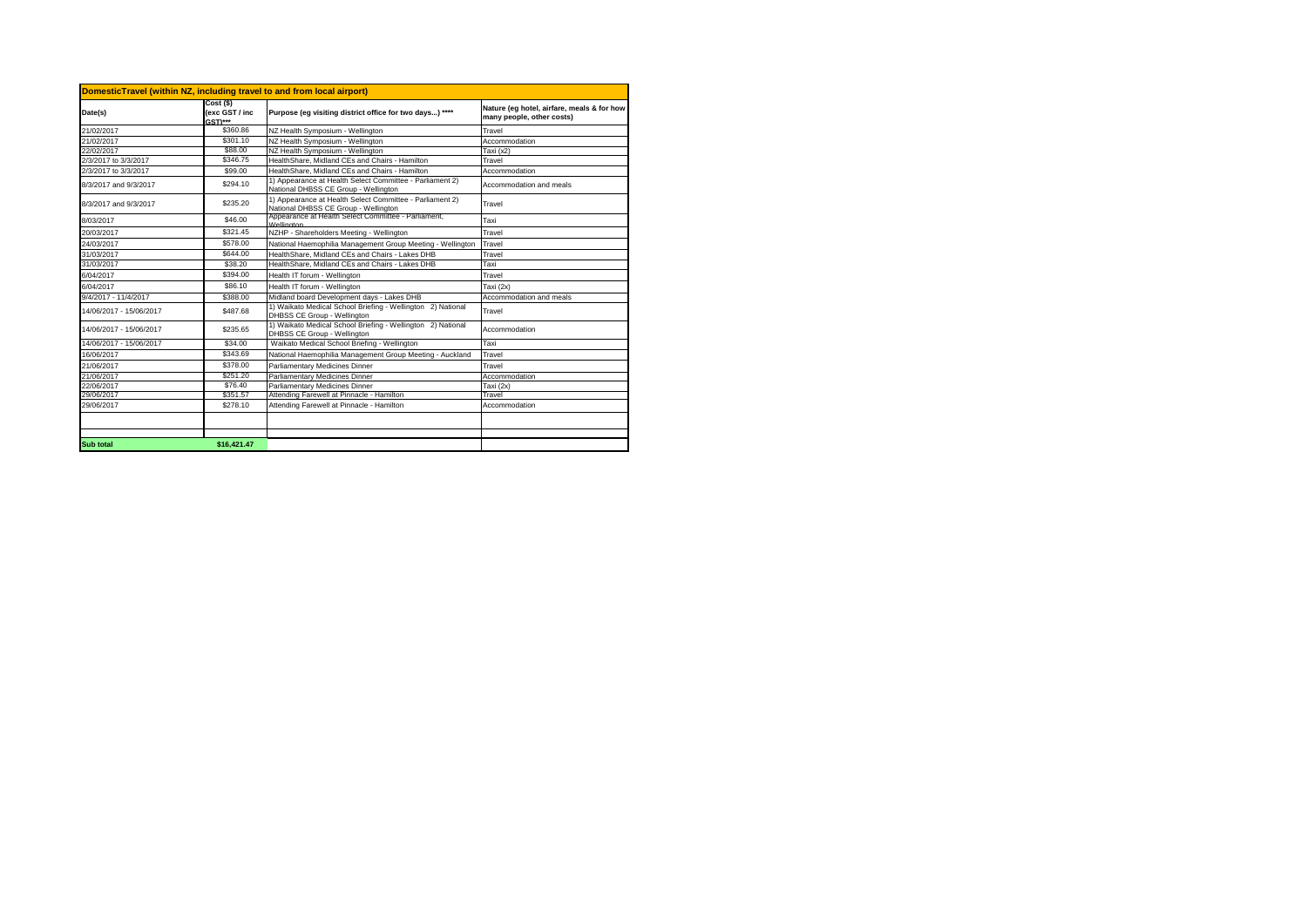| Local Travel (within City, excluding travel to airport)                                                          |                               |                                                                           |  |  |
|------------------------------------------------------------------------------------------------------------------|-------------------------------|---------------------------------------------------------------------------|--|--|
| Date                                                                                                             | $Cost($ \$)<br>(exc GST / inc | Purpose (eg meeting with Minister) ****<br>Nature (eg taxi, parking, bus) |  |  |
| n/a                                                                                                              |                               |                                                                           |  |  |
|                                                                                                                  |                               |                                                                           |  |  |
|                                                                                                                  |                               |                                                                           |  |  |
|                                                                                                                  |                               |                                                                           |  |  |
| <b>Sub total</b><br>\$0.00                                                                                       |                               |                                                                           |  |  |
| <b>Total travel expenses</b>                                                                                     | \$22.350.42                   |                                                                           |  |  |
|                                                                                                                  |                               |                                                                           |  |  |
| <b>Notes</b>                                                                                                     |                               |                                                                           |  |  |
| Headings on following tabs will pre populate with what you enter on this tab                                     |                               |                                                                           |  |  |
| ** Group expenditure relating to each overseas trip                                                              |                               |                                                                           |  |  |
| *** Delete what's inapplicable. Be consistent - all GST exclusive or all GST inclusive                           |                               |                                                                           |  |  |
| **** Please include sufficient information to explain the trip and its costs including destination and duration. |                               |                                                                           |  |  |
| Sub totals and totals will appear automatically once you put information in rows above.                          |                               |                                                                           |  |  |
| Mark clearly if there is no information to disclose.                                                             |                               |                                                                           |  |  |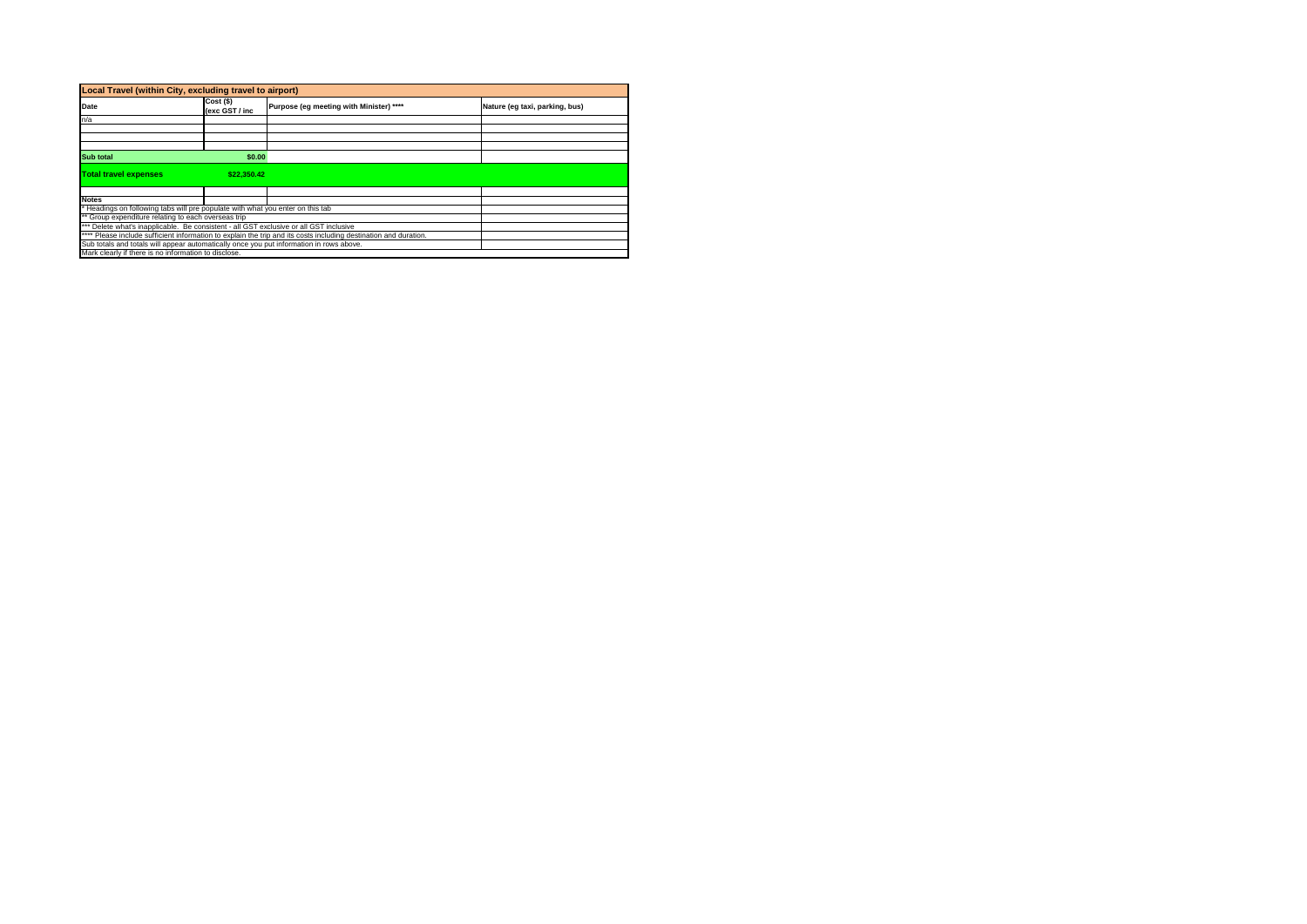| <b>Chief Executive Expense Disclosure</b>                                                                                                                             |                                                                                                                                                                                                 |                             |                                                   |                               |            |
|-----------------------------------------------------------------------------------------------------------------------------------------------------------------------|-------------------------------------------------------------------------------------------------------------------------------------------------------------------------------------------------|-----------------------------|---------------------------------------------------|-------------------------------|------------|
| Organisation<br><b>Name</b>                                                                                                                                           | Taranaki District Health Board                                                                                                                                                                  |                             |                                                   |                               |            |
| <b>Chief Executive</b>                                                                                                                                                |                                                                                                                                                                                                 | <b>Rosemary Clements</b>    |                                                   |                               |            |
| <b>Disclosure period</b>                                                                                                                                              |                                                                                                                                                                                                 | 1 July 2016 to 30 June 2017 |                                                   |                               |            |
|                                                                                                                                                                       |                                                                                                                                                                                                 |                             | <b>Hospitality</b>                                |                               |            |
|                                                                                                                                                                       | All hospitality expenses provided by the CE in the context of his/her job to anyone external to the Public Service or statutory Crown entities.                                                 |                             |                                                   |                               |            |
| <b>Hospitality Offered to Third Parties</b>                                                                                                                           |                                                                                                                                                                                                 |                             |                                                   |                               |            |
|                                                                                                                                                                       | $Cost($ \$)                                                                                                                                                                                     | <b>Purpose (eg, hosting</b> | Nature (what and for how many Reason (eg building |                               |            |
| Date<br>In/a                                                                                                                                                          | (exc GST / inc GST)**                                                                                                                                                                           | delegation from China)      | eg dinner for 5)                                  | relationships, team building) | Location/s |
|                                                                                                                                                                       |                                                                                                                                                                                                 |                             |                                                   |                               |            |
|                                                                                                                                                                       |                                                                                                                                                                                                 |                             |                                                   |                               |            |
|                                                                                                                                                                       |                                                                                                                                                                                                 |                             |                                                   |                               |            |
| \$0.00<br><b>Total expenses</b>                                                                                                                                       |                                                                                                                                                                                                 |                             |                                                   |                               |            |
|                                                                                                                                                                       |                                                                                                                                                                                                 |                             |                                                   |                               |            |
| <b>Notes</b>                                                                                                                                                          |                                                                                                                                                                                                 |                             |                                                   |                               |            |
|                                                                                                                                                                       | Third parties include people and organisastions external to the public service or statutory Crown entities.<br>Headings on this tab will be pre populated with what you enter on the Travel tab |                             |                                                   |                               |            |
|                                                                                                                                                                       |                                                                                                                                                                                                 |                             |                                                   |                               |            |
| ** Delete what's inapplicable. Be consistent - all GST exclusive or all GST inclusive<br>Total cost will appear automatically once you put information in rows above. |                                                                                                                                                                                                 |                             |                                                   |                               |            |
| Mark clearly if there is no information to disclose.                                                                                                                  |                                                                                                                                                                                                 |                             |                                                   |                               |            |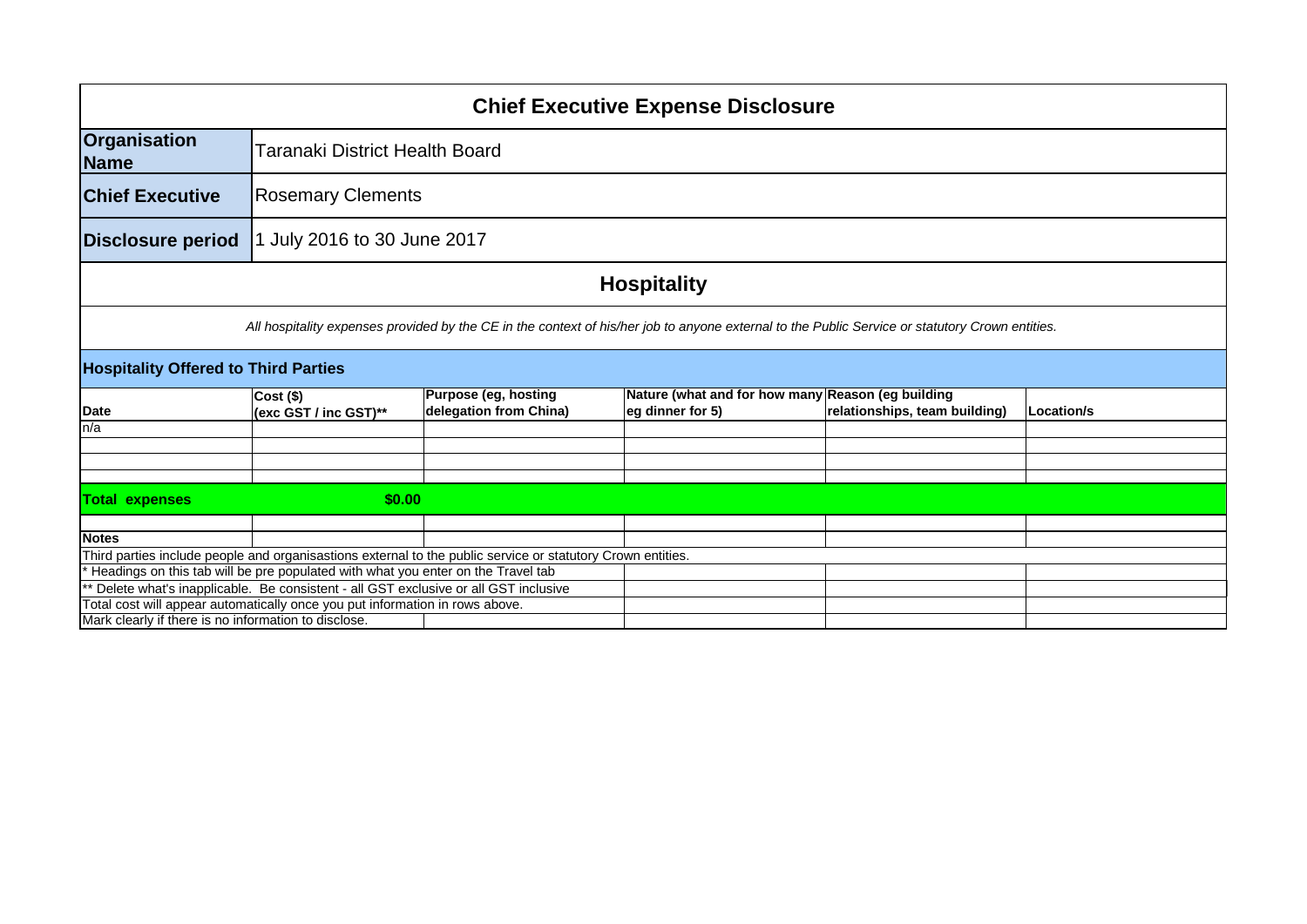|                                                      |                                                                                                                                                                     | <b>Chief Executive Expense Disclosure</b>   |                                                         |                 |  |  |
|------------------------------------------------------|---------------------------------------------------------------------------------------------------------------------------------------------------------------------|---------------------------------------------|---------------------------------------------------------|-----------------|--|--|
| <b>Organisation Name</b>                             | Taranaki District Health Board                                                                                                                                      |                                             |                                                         |                 |  |  |
| <b>Chief Executive</b>                               | <b>Rosemary Clements</b>                                                                                                                                            |                                             |                                                         |                 |  |  |
| Disclosure period                                    | 1 July 2016 to 30 June 2017                                                                                                                                         |                                             |                                                         |                 |  |  |
|                                                      |                                                                                                                                                                     | Gifts and Benefits over \$50 annual value** |                                                         |                 |  |  |
|                                                      | All gifts, invitations to events and other hospitality, of \$50 or more in total value per year, offered to the CE by people external to the organisation           |                                             |                                                         |                 |  |  |
| <b>Gifts and hospitality</b>                         |                                                                                                                                                                     |                                             |                                                         |                 |  |  |
| Date                                                 | Description ** (e.g. event<br>tickets, etc)                                                                                                                         | <b>Offered by</b><br>(who made the offer?)  | <b>Estimated value (NZ\$)</b><br>(exc GST / inc GST)*** | <b>Comments</b> |  |  |
| ln/a                                                 |                                                                                                                                                                     |                                             |                                                         |                 |  |  |
|                                                      |                                                                                                                                                                     |                                             |                                                         |                 |  |  |
|                                                      |                                                                                                                                                                     |                                             |                                                         |                 |  |  |
| <b>Total gifts &amp; benefits</b>                    | No. of items $=$                                                                                                                                                    |                                             | \$0.00                                                  |                 |  |  |
| <b>Notes</b>                                         |                                                                                                                                                                     |                                             |                                                         |                 |  |  |
|                                                      | Headings on this tab will be pre populated with what you enter on the Travel tab                                                                                    |                                             |                                                         |                 |  |  |
|                                                      | ** All gifts, invitations to events and other hospitality, of \$50 or more in total value per year, offered to the CE by people external to the organisation        |                                             |                                                         |                 |  |  |
|                                                      | A one-off offer of something worth \$25 is not included, but if the offer is made more than once a year, it should be disclosed.                                    |                                             |                                                         |                 |  |  |
| immediate family members).                           | Include items such as invitations to functions and events, event tickets, gifts from overseas counterparts and commercial organisations (including that accepted by |                                             |                                                         |                 |  |  |
|                                                      | *** Mark clearly if cost include GST or not. Be consistent - all GST exclusive or all GST inclusive                                                                 |                                             |                                                         |                 |  |  |
|                                                      | Estimated total value will appear automatically once you put information in rows above.                                                                             |                                             |                                                         |                 |  |  |
| Mark clearly if there is no information to disclose. |                                                                                                                                                                     |                                             |                                                         |                 |  |  |
|                                                      |                                                                                                                                                                     |                                             |                                                         |                 |  |  |